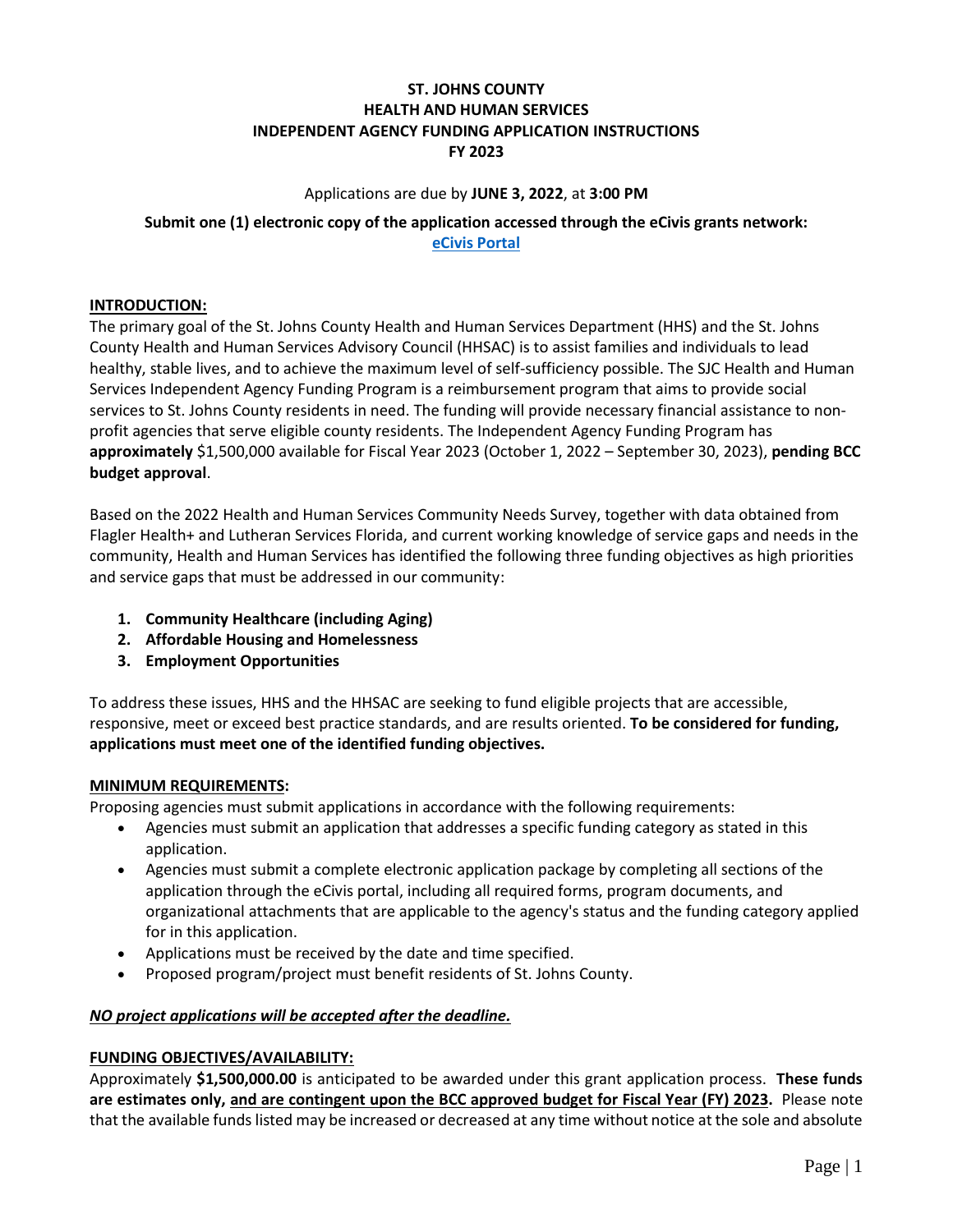discretion of St. Johns County. Additionally, the County intends to fund one or more agencies up to the estimated available dollar amount(s).

HHS and the HHSAC have identified and are requesting applications for the delivery of health and human services that address the health and welfare of St. Johns County residents in the following funding categories:

- **1. Community Healthcare:** The Community Health Care funding category administers funds dedicated to providing the highest quality, consumer-friendly, and cost-effective services to low-income and/or under-served SJC residents with primary health, oral health, mental health, and substance abuse needs. Substance abuse and mental health services must be implemented through Evidence-Based Practices (EBP). Included in the Community Health funding category is supportive services provided to senior SJC residents, age 60 years and older. Services provided should assist seniors in accessing and maintaining the resources necessary to achieve health and stability. Examples of aging services/programs may include but are not limited to, personal care, respite, case management, chores, meals, transportation, outreach, and adult day care.
- **2. Affordable Housing and Homelessness:** This funding category intends to provide programs and services that increase and/or maintain affordable housing stock and/or alleviate and prevent homelessness and its causes. Affordable Housing projects should serve very low, low, and/or moderate income St. Johns County Residents. Homelessness programs should serve homeless or at risk of homeless individuals and families residing in St. Johns County.
- **3. Employment Opportunities:** The Employment Opportunities funding category provides services to SJC individuals and families who lack economic stability that enables self-sufficiency. Services may include, but are not limited to, child care, job training, self-sufficiency programs, interviewing skills, personal hygiene, and presentation coaching.

**To be considered for funding, applications must meet one of the identified funding objectives.** In addition, for those programs seeking funding in the Affordable Housing and Homelessness category, it is important to note that the only Transitional Housing programs that will be considered for funding are those providing services to domestic violence victims and/or youth.

### **APPLICATION SUBMISSION PROCEDURES:**

Applicants seeking funding must complete and submit one electronic application, including all required documents, forms, and attachments, **for each proposed project/program, through the eCivis portal.** Applications must be submitted by 3:00p.m. on June 3, 2022; no applications will be received after the deadline.

To begin the application process, follow the application link to the eCivis website: **[eCivis Portal](https://gn.ecivis.com/GO/gn_redir/T/1gbm0le9x0zbe)** Applicants should review each of the five tabs shown on the funding page before starting the application to ensure project eligibility. The **Files** tab contains all documents that are required to complete and submit with the application. The files **must** be downloaded and completed before they can be uploaded into the application. When ready to start the application, click on the **Apply** button on the top left side of the screen. This will take you to the grant application portal where you gain access to the application. Please note that you may be prompted to sign in again.

- Current eCivis users must log in by entering the agency's current username and password, and clicking on **eCivis Login**, to gain access to the application. Contact [ktanner@sjcfl.us](mailto:ktanner@sjcfl.us) with questions regarding eCivis account status.
- If an applicant is not a current eCivis user, a free eCivis Portal account must be created to gain access to the application**.** Click the green **Create an account** button to get started. After you create an account, log in by entering your username and password, and click on the **Portal Login** button.
- For technical questions regarding the submission portal, contact [support@ecivis.com.](mailto:support@ecivis.com)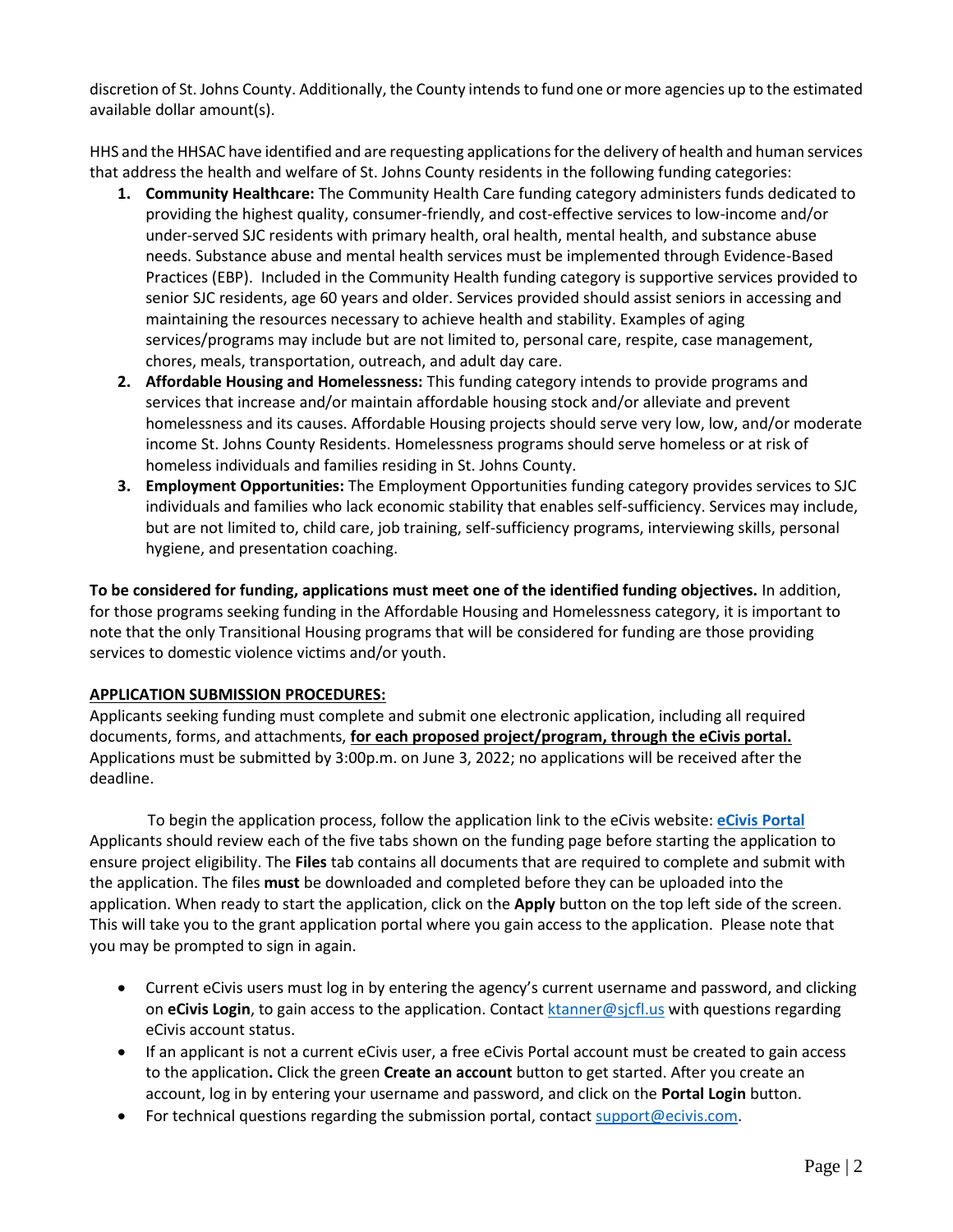- Once you log in, you will be brought to the application. You will be prompted to complete your Profile before beginning the application process. The application process consists of two steps: General Information will be completed first, and you may then proceed to the Application. Complete all fields and select Save. Until the application is submitted, you can return to the draft forms for any edits.
- From the grant application tab, click **Get Started** to access and complete the application.

### **BUDGET GUIDELINES:**

Applicants must complete the Program Budget Summary Form in Excel format. The form must be downloaded from the **Files** tab on the application webpage: **[eCivis Portal](https://gn.ecivis.com/GO/gn_redir/T/1gbm0le9x0zbe)**. Applicants must complete the appropriate nonshaded fields. All budget items requested in the program budget summary must be adequately described and justified in the Budget Narrative form. Contact ktanner@sjcfl.us for technical assistance.

**Disallowed Expenses for all programs include:** property or income taxes; auto, liability, commercial, or professional insurance; audit expenses; fundraising; entertainment; decorative items; client incentives; or food for non-clients. Applicants requesting these types of expenses will not receive funding for these items.

**Personnel Expenses** may include salaries and fringe benefits of staff performing services directly related to the proposed program. **Salaries** requested on the budget summary form must correspond to the positions listed on the job descriptions template (Program Document 1). **Fringe benefits** are provided by employers to their employees as compensation in addition to regular salaries and wages. Fringe benefits can include, but are not limited to, the costs of leave (vacation, family related, sick or military), employee insurance, pensions, unemployment benefit plans, and FICA.

**Program Expenses** are the direct costs required to carry out the program.

**Administrative Costs** must not exceed **5%** of total personnel and program expenses requested. Admin costs typically include general operating expenses or overhead costs such as, but not limited to, building expenses, executive and/or clerical salaries, office supplies, other expenses not directly related to the program.

### **\*\*All requested expenses must be justifiable and adequately described in the budget narrative form. This includes Fringe Benefits and Admin Costs.\*\***

### **CONTACT:**

Questions related to the application should be directed to Katrina Tanner via email at [ktanner@sjcfl.us](mailto:ktanner@sjcfl.us) by **Friday, May 20, 2022**. Application questions and answers will be posted to the HHS website on May 23, 2022.

### **EVALUATION PROCESS:**

Evaluation Committee members will individually review applications with no discussion amongst themselves. Final scores will be compiled, summarized, and announced at the St. Johns County Health and Human Services Building, 200 San Sebastian View, St. Augustine, FL 32084, on July 21, 2022, at 4:00PM. This meeting will be held in accordance to all applicable Sunshine Laws according to Florida Statutes. Award of this funding application shall be made to the applicants who, in the sole opinion of the County, are deemed the most advantageous for the County. Upon selection of the recommended applicants, St. Johns County will negotiate the specific terms of the contracts.

The competence, responsiveness, and responsibility of the applicants, and cost to the County, will be considered in making the awards. Agencies are required to submit information with their application in regard to their qualifications as a service provider, including experience.

The applicant declares that the amount and nature of the materials/services to be furnished is understood and that the nature of this application is in strict accordance with the conditions set forth and is a part of this